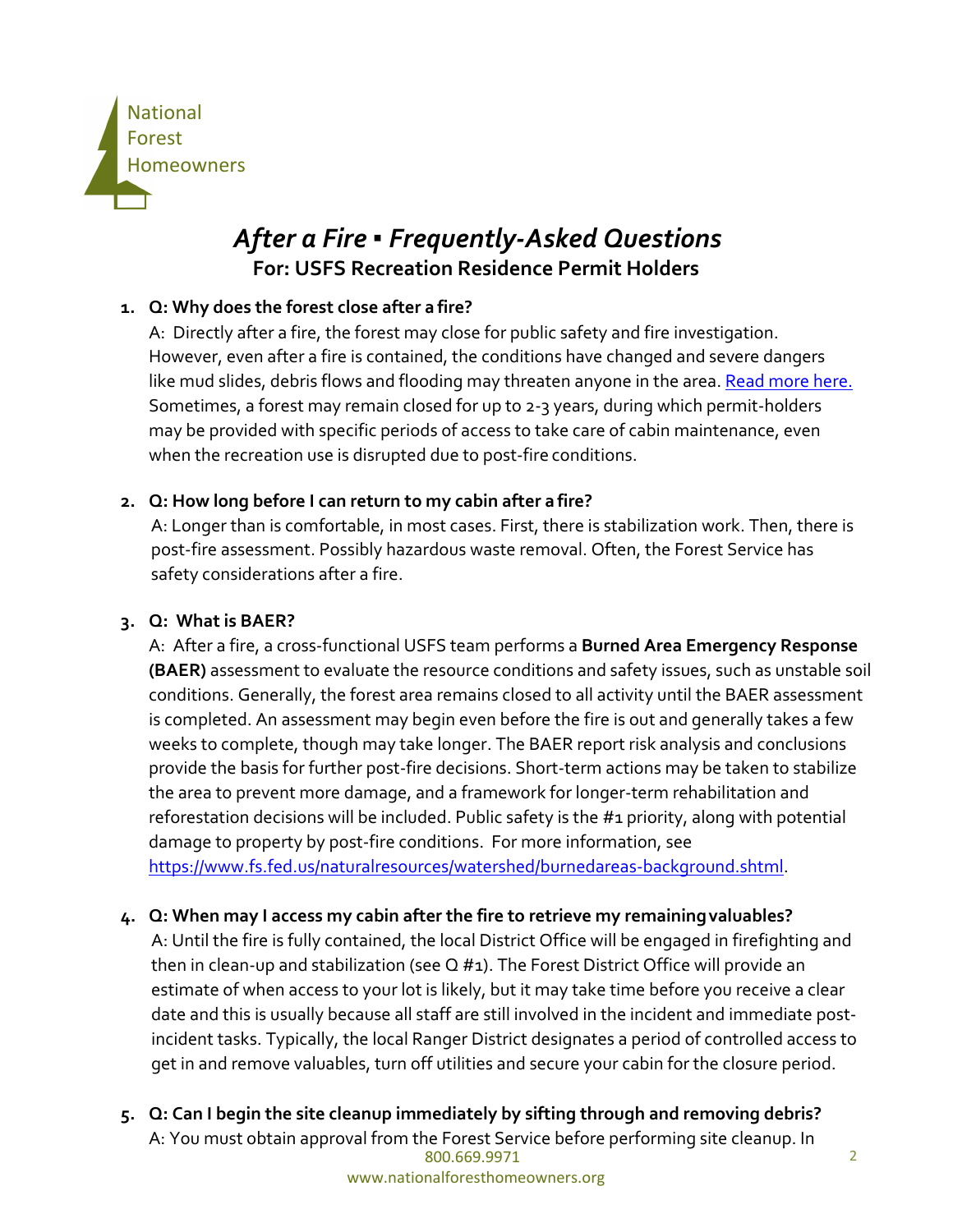# **National** Forest **Homeowners**

some cases, the Forest Service – though not required – may collaborate with your county regarding removal of hazardous materials. In one case, the county identified and marked large hazardous waste for the cabin owners to remove prior to allowing permit holders' access back into the tract. Generally, the permit holder is responsible for clean-up costs, which are typically covered by cabin insurance policies. The Forest Service will provide clean-up instructions. NFH recommends you retain good records to document where and how hazardous materials were disposed of, whether you remove the hazardous material yourself, or use a certified contractor. Most counties provide information regarding authorized sites for disposal of various types of hazardous materials.

### **6. Q: Will my fees be reduced after my cabin burns and can't be enjoyed?**

A: Yes, the new fee provisions passed by Congress in 2014 include a provision for reduced fees in the event of loss of use or access, but this is not automatic. It is necessary for the reduction to be requested in writing, but wait until the fire clean-up is underway to gain better staff attention. Make sure you get a response *in writing*. The line officer (District Ranger) has the discretion to reduce or waive fees based on loss of use or restricted access. Complete or substantial destruction of a cabin will usually result in a waiver of special use fees from the date of destruction to the date when occupancy is restored, unless the permitholder delays rebuilding for an amount of time deemed unreasonable. Stay in touch with your permit administrator if there are delays in your rebuilding plans. Further, if the cabin area is closed for the remainder of the season following the fire or for more than one season, you may request restricted access fee relief even if your cabin was notdamaged.

# **7. Q: What steps must I take in order to keep my permit and be able to rebuild arecreation residence cabin in the forest? Is the approval automatic?**

A: If your cabin is substantially destroyed by fire, send a letter to your District Ranger copying the Forest Supervisor with your intention to rebuild your cabin, whether or not you are immediately sure. This notifies the Forest Service of your interest in maintaining the permit and preserves your options. Following an event that substantially destroys a recreation residence, the Forest Service performs an environmental assessment to determine whether improvements on the lot can be safely occupied in the future under Federal and State laws before issuing a permit to rebuild or terminating the permit. If the lot can be occupied safely and the use remains consistent with the forest plan, the Forest Service will allow that cabin to be rebuilt. In some cases, environmental and policy considerations may not support rebuilding on your lot. If not, your Special Use Permit states that the Forest Service may offer an in-lieu lot on the same or an adjacent National Forest.

**8. Q: Do I have appeal rights if my request to rebuild isdenied?**